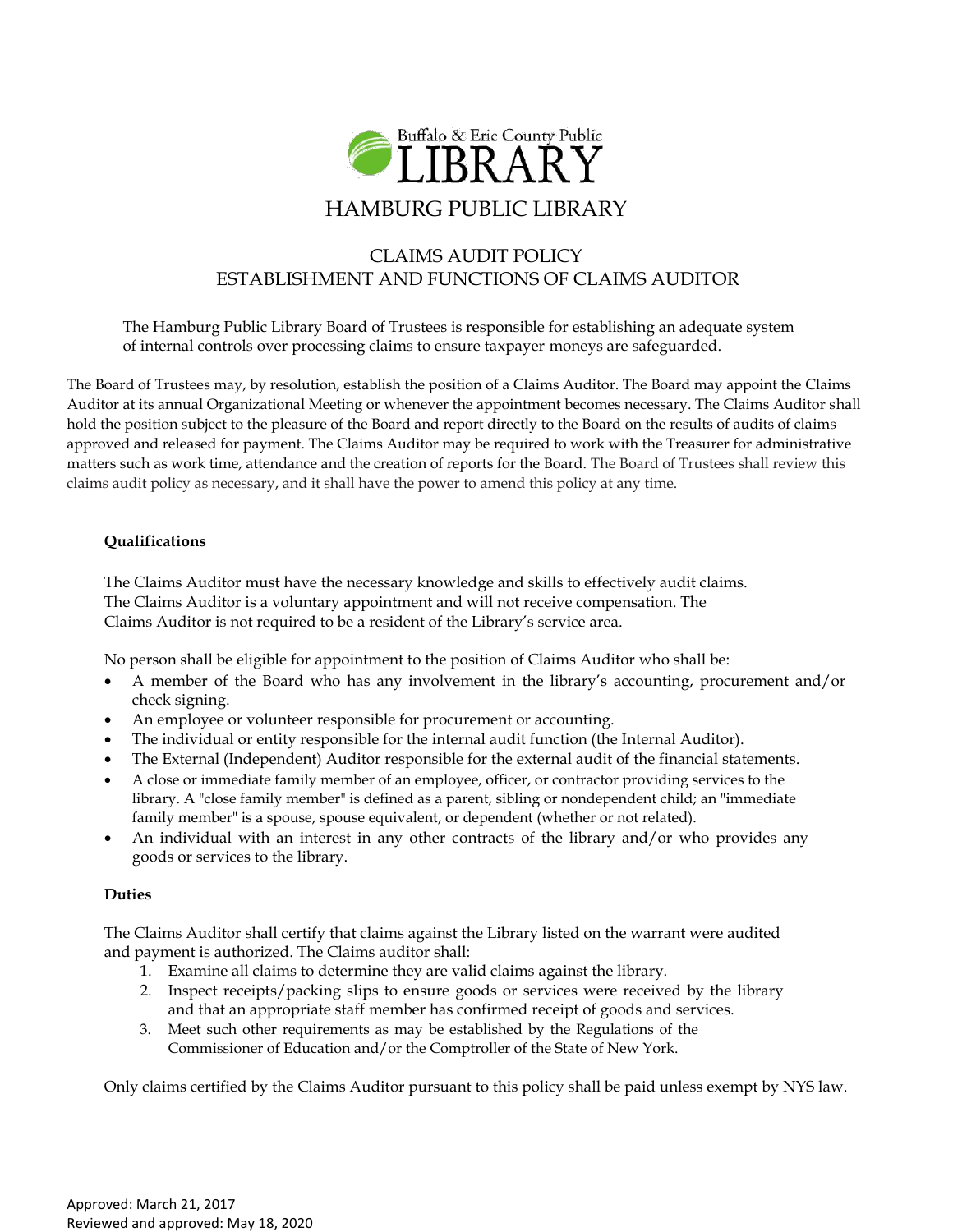# CLAIMS AUDIT POLICY ESTABLISHMENT AND FUNCTIONS OF CLAIMS AUDITOR Page 2 of 2

# **Review of Claims**

Claims for payment must be accompanied by the following:

- Purchase orders or order forms listing goods purchased.
- Receipts and/or packing slips verifying underlying goods or services have been received.
- A sequentially numbered claim form initialed by appropriate staff member verifying goods or services have been received.

All claims submitted for approval will be summarized on an abstract of claims presented with above documentation, to the Board, or its appointed claims auditor, for audit.

### Payments Not Requiring Pre-Audit

- Fixed salaries of officers or employees regularly engaged at agreed- upon wages by the hour, day, week, month, year, or other authorized period, including any payroll withholdings.
- Principal or interest payments on debt.
- Payments made pursuant to a court order.
- Amounts due upon lawful contracts for periods exceeding one year.
- Retirement contributions by a participating employer in the New York State and Local Retirement System as billed by the State Comptroller.

These types of payments should not be included on the abstract of audited claims.

### Payments Allowed in Advance of Audit

- The Board of Trustees may, by resolution, authorize payment in advance for public utility services, postage, freight, and express charges.
- Payments discharged from petty cash.

# **Approval of Claims**

Upon completing the review of claims, the Claims Auditor may approve said claims for payment. At its regular monthly meeting or special meeting, the Board shall review the payment of claims approved and paid pursuant to the signed recommendation of its Claims Auditor. All claims, including supporting documentation and the abstract, approved by the Claims Auditor will be available for Board inspection at each meeting.

### **Absence of Claims Auditor**

The Board of Trustees will audit all claims in the event that the Claims Auditor position is vacant or unavailable. Such audit by the Board will be completed at a regular bi-monthly meeting or special meeting.

Purchase order No.